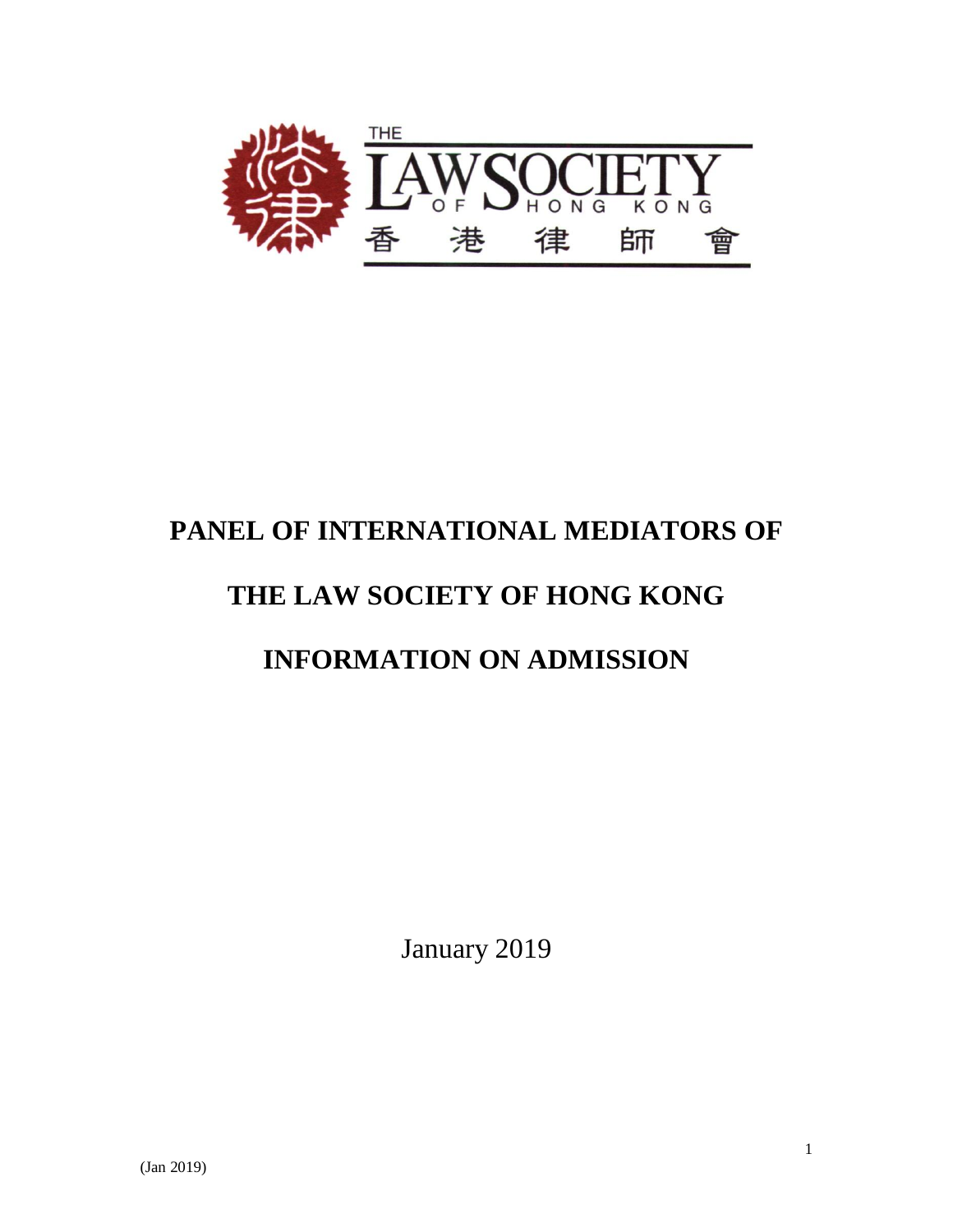#### **I. THE PANEL OF INTERNATIONAL MEDIATORS OF LAW SOCIETY**

The Law Society of Hong Kong ("LSHK") maintains two panels of international mediators ("Panels") to assist parties with mediation for international and crossborder disputes. The Panels aimed to serve as a database of solicitor-mediators who have relevant experience in mediation for international and cross-border disputes.

Applications for admission to the Panels are reviewed by the Mediator and Parenting Co-ordinator Admission Committee ("MPCAC") of the LSHK. A successful applicant to the Panel(s) must satisfy certain requisite qualifications in order to be admitted on the Panel(s).

Details on admission are set out in the paragraphs below.

### **II. PROCEDURES FOR ADMISSION AS INTERNATIONAL MEDIATORS**

#### **1. Two panels of International Mediators**

The LSHK maintains two panels of International Mediators:

- (a) Panel of International General Mediators; and
- (b) Panel of International Family Mediators.

The above panels have separate admission requirements and procedures. A solicitor who wishes to be admitted under more than one panel is required to satisfy the admission requirements and procedures of the respective panels. Application will be considered on an individual basis.

#### **2. To be admitted as an International Mediator, an applicant must be:**

#### **(a) Prerequisites:**

- (i) a holder of a current practising certificate; and
- (ii) a current member of the LSHK.

#### **(b) Requirements to be International General Mediator:**

- (i) an Accredited / Admitted General Mediator of the LSHK;
- (ii) has at least 7 years of P.Q.E. as solicitor on a full time basis; and
- (iii) has relevant experience in general mediation for international and crossborder disputes.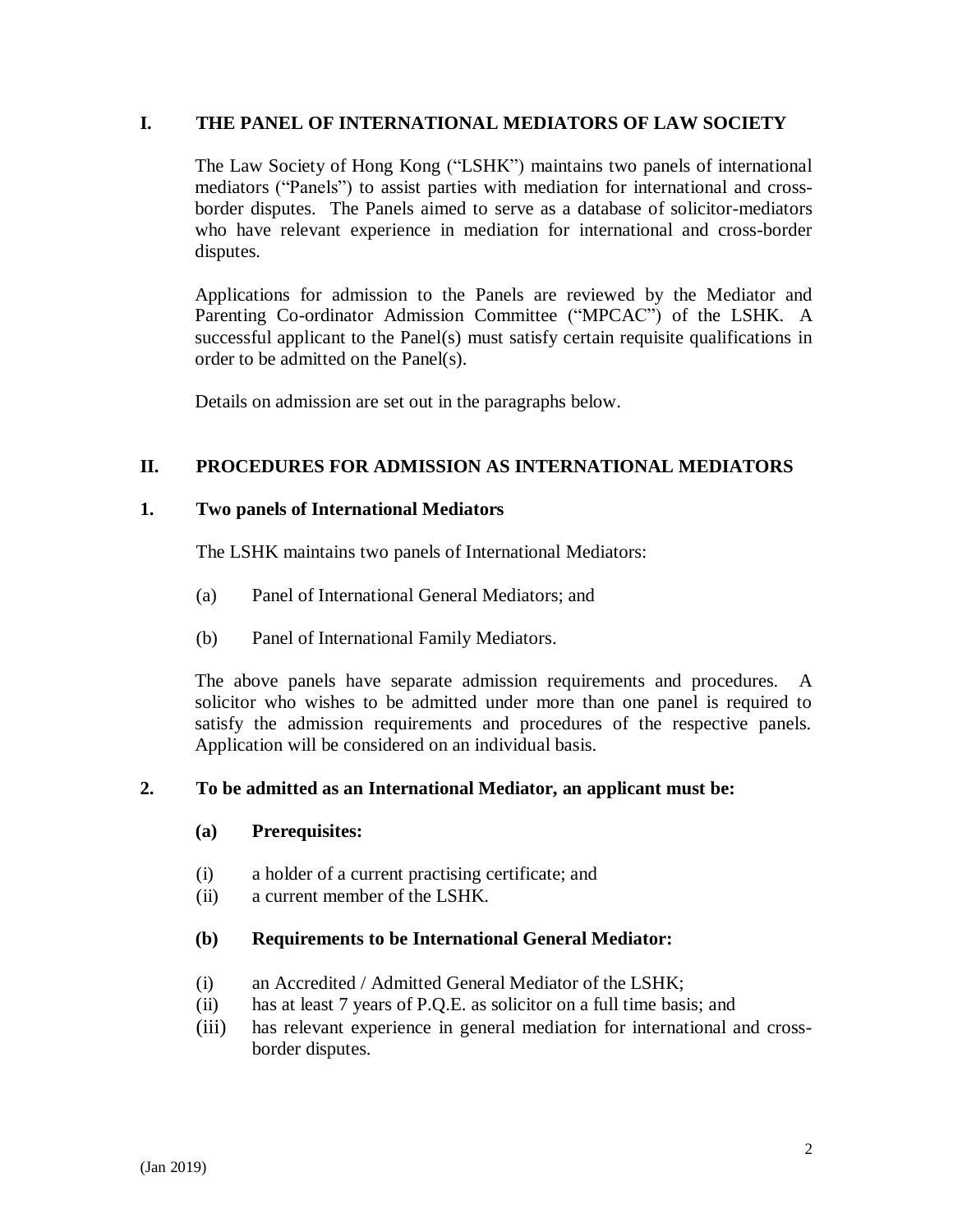#### **(c) Requirements to be International Family Mediator:**

- (i) an Accredited / Admitted Family Mediator of the LSHK;
- (ii) has at least 7 years of P.Q.E. as solicitor on a full time basis; and
- (iii) has relevant experience in family mediation for international and crossborder disputes.

## **III. DISCRETIONARY POWERS OF THE MEDIATOR AND PARENTING COORDINATOR ADMISSION COMMITTEE**

The MPCAC has the following discretionary powers in the consideration of any application for admission to the Panel:

- (i) to waive any of the admission requirements as set out in paragraph 2(b) and 2(c) of Section II above in particular cases, as appropriate;
- (ii) to require any applicant to provide further information to support his / her application for admission, and / or to take part in a personal interview conducted by the MPCAC; and
- (iii) to approve and refuse applications for admission, if the MPCAC considered appropriate.

# **IV. APPLICATION FORM AND SUPPORTING DOCUMENTS**

An applicant who has satisfied the above requirements may apply to the MPCAC for admission to the Panel by submitting a completed application form together with relevant supporting document(s), if any.

Applications will be vetted and considered by the MPCAC and, where necessary, by other committees of the LSHK.

The MPCAC has the right to ask an applicant for documentation proof on other and further information in relation to his / her application.

Successful applicants may have their names included on the Panel.